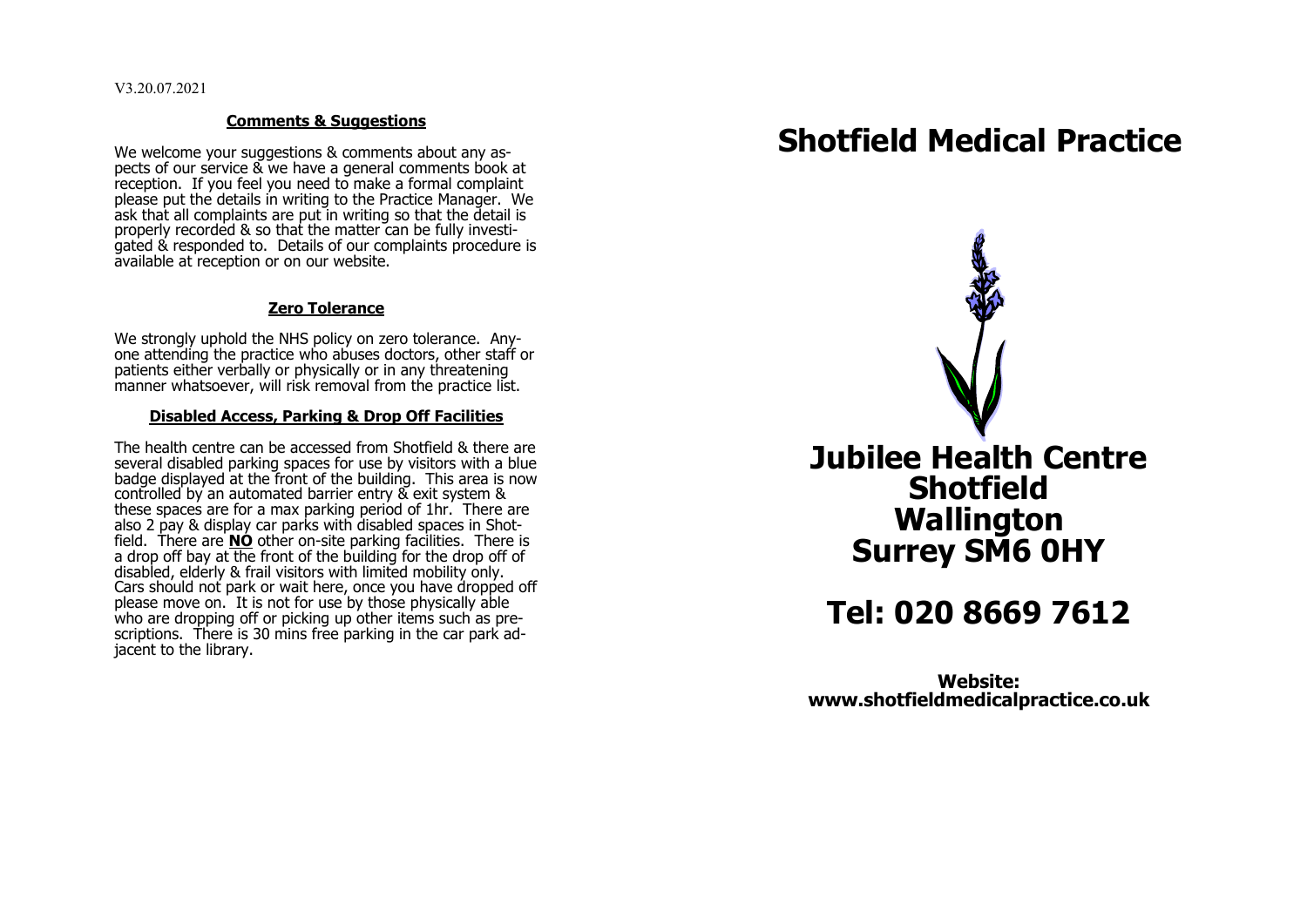### **Welcome to Shotfield Medical Practice**

We are a friendly team whose aim is to provide you with the best possible health care for you and your family. We are based within the Jubilee Health Centre and share the premises with another practice (Wallington Family Practice) and a number of other health services.

### **Jubilee Health Centre**

If you need to make enquiries about a community or hospital service based in the Jubilee Health Centre please check your letter from that service and contact them on the number provided. Alternatively you can telephone the information desk at the health centre on 020 3458 5733.

#### **Opening Times & General Information**

Our main reception is open Mon -Fri 8.00am to 7.00pm. You can also telephone us Mon -Fri 8.00am to 6.30pm.

We offer a wide range of appointments with GPs, our Physician Associate (PA), Nurses and Health Care Assistant (HCA) throughout the day. For extended hours, appointments are also available from 7.30am and until 7.30pm some weekdays. Please note the practice is not open at the weekend but you can obtain information on how to get urgent medical attention by dialling our usual telephone number **02086697612.** 

Outside our normal opening hours, and on all public holidays, you will be directed to call NHS111 if you need urgent advice or treatment from a doctor. All routine matters should be directed to the practice when next open.

#### **Results**

**If you have had a blood test, x -ray or other investigation you can get the results online if you are registered.**  Please go to our website at www.shotfieldmedical.practice and set this up as it will save you time in the future. You will need to complete the consent form and bring it to the surgery with one piece of photo ID to complete the process. **Please allow at least 5 working days** for the results to reach us from the hospital. We will always notify patients of abnormal results or where further action is required.

#### **Change of Personal Details**

Please help us keep our records up -to -date by letting us know if you change your name, address or contact telephone numbers using the form provided at reception. Change of name will also require legal evidence to be provided. Change of address requires a recent statement, council tax bill or utility bill to you at that new address. We are keen to keep up -to -date mobile telephone numbers and email addresses for all patients so please notify reception if this changes.

#### **Accessible Information Standard**

The Accessible Information Standard aims to ensure that people who have a disability or sensory impairment receive information that can be accessible and understood. Please make us aware of such issues for patients so we can assist.

#### **Fees**

Some services we provide are not covered by the NHS and you will be asked to pay a fee. This includes employment and private medicals, private sick certificates, insurance claim forms, holiday cancellation certificates and some travel vaccinations. Details of our fees are available at reception or on our website. Fees must be paid in full at the time you attend to collect the item or have the vaccination. **We currently accept payment by debit/credit card or cheque.**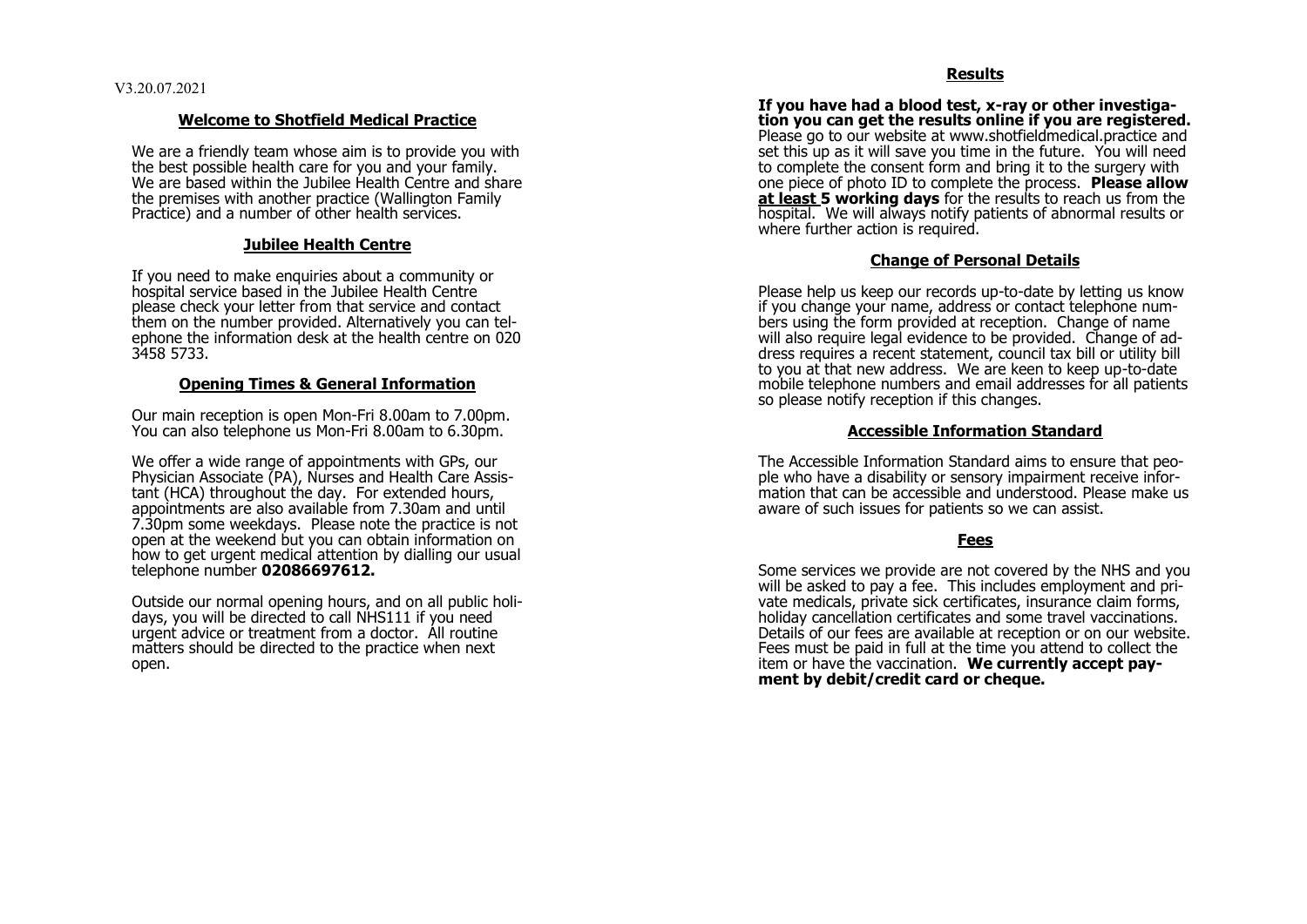# **Confidentiality**

All information about you is treated in absolute confidence by the doctors and staff. Results of blood tests, x-rays and other information will only be given to the patient or the parents/guardians of children, if this is confirmed and verified.

### **Repeat Prescriptions**

If you take medication regularly you may be able to order it as a repeat prescription. You can request these by:

- Using our on-line request service
- Handing in a written request or using the tear off slip from your last prescription at reception
- Posting a written request or tear off slip
- Using a service provided by a local pharmacy

We **DO NOT** take **any** requests for repeat prescriptions over the telephone. Please ensure you order your repeat medication in good time and allow **at least 3 full working days** for your prescription to be prepared, signed and ready for collection. Your prescription can be left at reception, sent to your nominated local pharmacy electronically, or posted back to you if you provide a stamped addressed envelope. When you receive your prescription you may be asked to make an appointment with the Doctor, Nurse or HCA to check your health and make sure no change to the medication is required. Please take note of these messages to avoid future delays to prescription requests.

We now have a prescription clerk available 8.30am-12.30pm Mon-Fri who takes calls about general prescription queries only, not requests for items over the phone. If you wish to speak to the prescription clerk please choose **option 3** on our phone system.

# **The Practice Team**

# **The Doctors:**<br>Dr B Lewis (male)

MBBS MRCGP DRCOG<br>MBChB MRCGP Dr H Mahfooth (male)<br>Dr S Pattani (male) MBBS DRCOG MRCGP<br>MBBS MRCGP Dr E Martinez (male)<br>Dr A Sheridan (female) Dr A Sheridan (female) MBBS MRCGP DRCOG DFSRH<br>Dr Luke Yahanpath (male) MBBS MRCGP DRCOG DFSRH MBBS MRCGP DRCOG DFSRH Dr Vinothan Ganesaratnam MBBS BSc MRCGP Dr Kalum Gunatunga

#### **Other Clinical Staff:** Physician Associate Eunice Ashley

| Physician Associate                                                      | Eunice Asniey                                                       |
|--------------------------------------------------------------------------|---------------------------------------------------------------------|
| Senior Nurse                                                             | Amy Corbett                                                         |
| Nurse Practitioner                                                       | Lewis Daines                                                        |
| Practice Nurses                                                          | Charlotte Taylor & Miho Fortune                                     |
| Health Care Assistant                                                    | Claire Coleman                                                      |
| Other Staff:<br>Practice Manager<br>Assistant PM<br>Senior Administrator | Agnieszka Wierzbicka<br>Helen Smith<br>Anne Dally                   |
| Secretaries/PAs                                                          | Lynn, Lisa, Linda & Janet                                           |
| Referral Secretary                                                       | Cheryl                                                              |
| Prescribing Clerks                                                       | Karuna & Annie                                                      |
| General Administrators                                                   | Kimberley, Loga, Purnima & Silvia                                   |
| Reception Co-ordinators Genevieve & Laura                                |                                                                     |
| Receptionists                                                            | Jay, Seher, Alka, Shilpa, Olena<br>Alison, Sue, Julie, Tina & Freda |